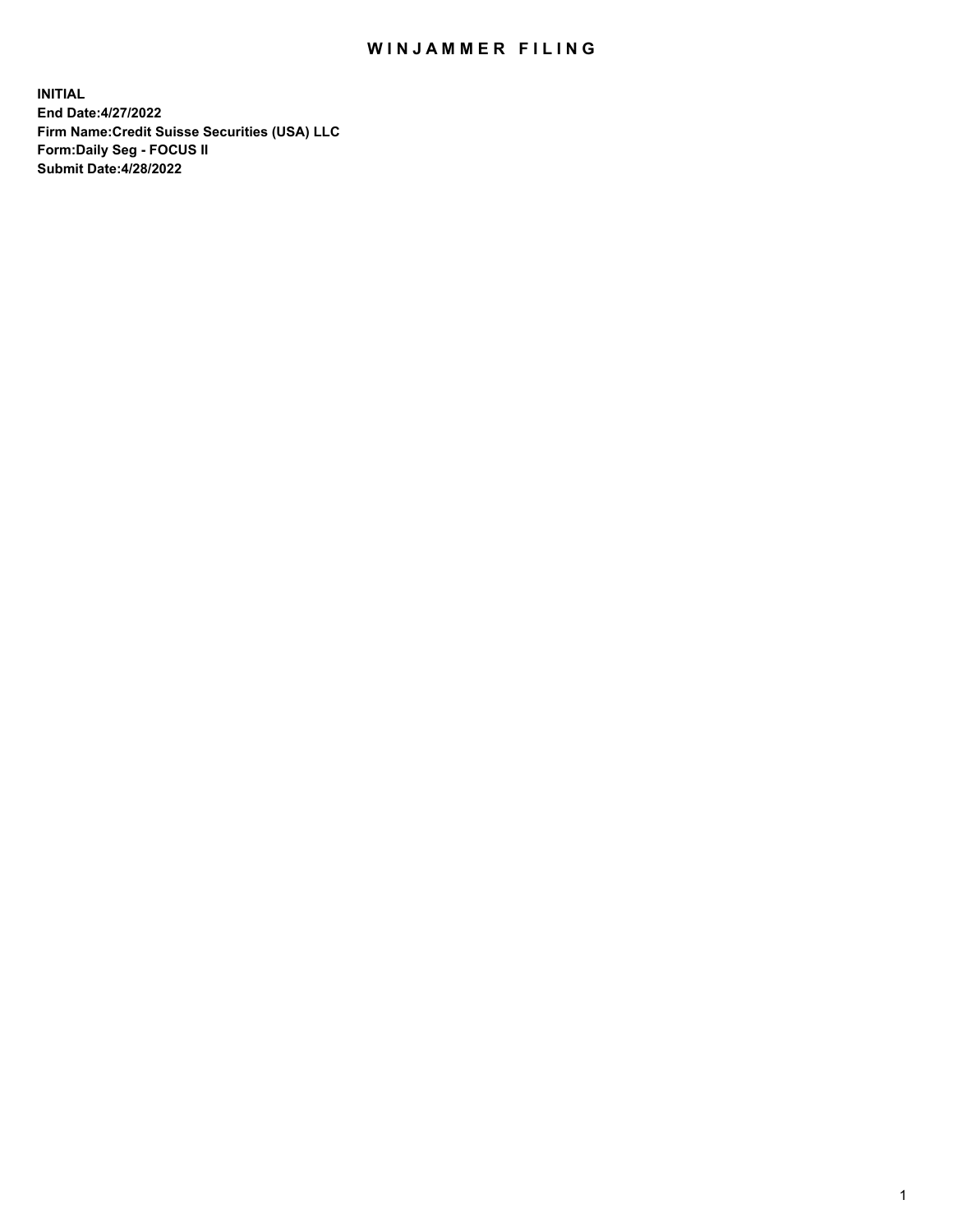**INITIAL End Date:4/27/2022** 

## **Firm Name:Credit Suisse Securities (USA) LLC Form:Daily Seg - FOCUS II Submit Date:4/28/2022**

## **Daily Segregation - Cover Page**

| Name of Company                                                                                                                                                                                                                                                                                                                | <b>Credit Suisse Securities (USA)</b><br><b>LLC</b>                   |
|--------------------------------------------------------------------------------------------------------------------------------------------------------------------------------------------------------------------------------------------------------------------------------------------------------------------------------|-----------------------------------------------------------------------|
| <b>Contact Name</b>                                                                                                                                                                                                                                                                                                            | <b>Alexander Baptiste</b>                                             |
| <b>Contact Phone Number</b>                                                                                                                                                                                                                                                                                                    | 919-994-6223                                                          |
| <b>Contact Email Address</b>                                                                                                                                                                                                                                                                                                   | alexander.baptiste@credit-suiss<br>e.com                              |
| FCM's Customer Segregated Funds Residual Interest Target (choose one):<br>a. Minimum dollar amount: ; or<br>b. Minimum percentage of customer segregated funds required:% ; or<br>c. Dollar amount range between: and; or<br>d. Percentage range of customer segregated funds required between:% and%.                         | $\frac{\frac{0}{5}}{\frac{0}{0}}$<br>0 <sub>0</sub>                   |
| FCM's Customer Secured Amount Funds Residual Interest Target (choose one):<br>a. Minimum dollar amount: ; or<br>b. Minimum percentage of customer secured funds required:%; or<br>c. Dollar amount range between: and; or<br>d. Percentage range of customer secured funds required between:% and%.                            | $\frac{0}{5}$<br>$\underline{0}$<br>$\underline{0}$<br>0 <sub>0</sub> |
| FCM's Cleared Swaps Customer Collateral Residual Interest Target (choose one):<br>a. Minimum dollar amount: ; or<br>b. Minimum percentage of cleared swaps customer collateral required:% ; or<br>c. Dollar amount range between: and; or<br>d. Percentage range of cleared swaps customer collateral required between:% and%. | $\frac{0}{5}$<br>0 <sub>0</sub><br>0 <sub>0</sub>                     |

Attach supporting documents CH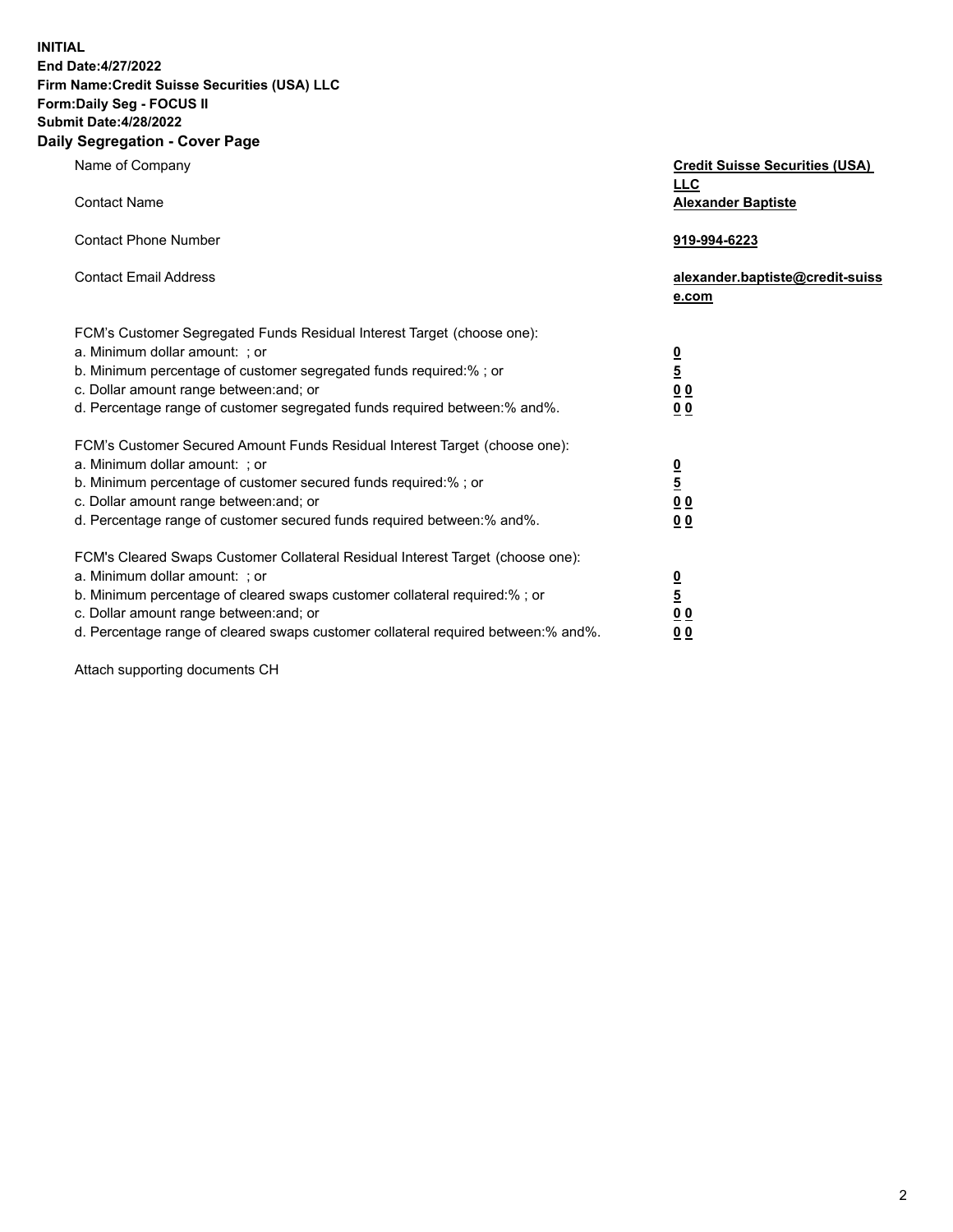**INITIAL End Date:4/27/2022 Firm Name:Credit Suisse Securities (USA) LLC Form:Daily Seg - FOCUS II Submit Date:4/28/2022**

## **Daily Segregation - Secured Amounts**

|     | Foreign Futures and Foreign Options Secured Amounts                                         |                                                 |
|-----|---------------------------------------------------------------------------------------------|-------------------------------------------------|
|     | Amount required to be set aside pursuant to law, rule or regulation of a foreign            | $0$ [7305]                                      |
|     | government or a rule of a self-regulatory organization authorized thereunder                |                                                 |
| 1.  | Net ledger balance - Foreign Futures and Foreign Option Trading - All Customers             |                                                 |
|     | A. Cash                                                                                     | 2,719,187,886 [7315]                            |
|     | B. Securities (at market)                                                                   | 22,651,027 [7317]                               |
| 2.  | Net unrealized profit (loss) in open futures contracts traded on a foreign board of trade   | -1,407,445,835 [7325]                           |
| 3.  | Exchange traded options                                                                     |                                                 |
|     | a. Market value of open option contracts purchased on a foreign board of trade              | 125 [7335]                                      |
|     | b. Market value of open contracts granted (sold) on a foreign board of trade                | $0$ [7337]                                      |
| 4.  | Net equity (deficit) (add lines 1. 2. and 3.)                                               | 1,334,393,203 [7345]                            |
| 5.  | Account liquidating to a deficit and account with a debit balances - gross amount           | 3,535,746 [7351]                                |
|     | Less: amount offset by customer owned securities                                            | -3,478,667 [7352] 57,079 [7354]                 |
| 6.  | Amount required to be set aside as the secured amount - Net Liquidating Equity              | 1,334,450,282 [7355]                            |
|     | Method (add lines 4 and 5)                                                                  |                                                 |
| 7.  | Greater of amount required to be set aside pursuant to foreign jurisdiction (above) or line | 1,334,450,282 [7360]                            |
|     | 6.                                                                                          |                                                 |
|     | FUNDS DEPOSITED IN SEPARATE REGULATION 30.7 ACCOUNTS                                        |                                                 |
| 1.  | Cash in banks                                                                               |                                                 |
|     | A. Banks located in the United States                                                       | 91,571,647 [7500]                               |
|     | B. Other banks qualified under Regulation 30.7                                              | 346,520,611 [7520] 438,092,258                  |
|     |                                                                                             | [7530]                                          |
| 2.  | Securities                                                                                  |                                                 |
|     | A. In safekeeping with banks located in the United States                                   |                                                 |
|     | B. In safekeeping with other banks qualified under Regulation 30.7                          | 22,651,027 [7540]<br>0 [7560] 22,651,027 [7570] |
| 3.  | Equities with registered futures commission merchants                                       |                                                 |
|     | A. Cash                                                                                     | $0$ [7580]                                      |
|     | <b>B.</b> Securities                                                                        |                                                 |
|     |                                                                                             | $0$ [7590]                                      |
|     | C. Unrealized gain (loss) on open futures contracts                                         | $0$ [7600]                                      |
|     | D. Value of long option contracts                                                           | $0$ [7610]                                      |
|     | E. Value of short option contracts                                                          | 0 [7615] 0 [7620]                               |
| 4.  | Amounts held by clearing organizations of foreign boards of trade<br>A. Cash                |                                                 |
|     | <b>B.</b> Securities                                                                        | $0$ [7640]                                      |
|     | C. Amount due to (from) clearing organization - daily variation                             | $0$ [7650]                                      |
|     |                                                                                             | $0$ [7660]                                      |
|     | D. Value of long option contracts                                                           | $0$ [7670]                                      |
|     | E. Value of short option contracts                                                          | 0 [7675] 0 [7680]                               |
| 5.  | Amounts held by members of foreign boards of trade                                          |                                                 |
|     | A. Cash                                                                                     | 2,574,479,512 [7700]                            |
|     | <b>B.</b> Securities                                                                        | $0$ [7710]                                      |
|     | C. Unrealized gain (loss) on open futures contracts                                         | -1,494,512,921 [7720]                           |
|     | D. Value of long option contracts                                                           | 125 <sub>[7730]</sub>                           |
|     | E. Value of short option contracts                                                          | 0 [7735] 1,079,966,716 [7740]                   |
| 6.  | Amounts with other depositories designated by a foreign board of trade                      | $0$ [7760]                                      |
| 7.  | Segregated funds on hand                                                                    | $0$ [7765]                                      |
| 8.  | Total funds in separate section 30.7 accounts                                               | 1,540,710,001 [7770]                            |
| 9.  | Excess (deficiency) Set Aside for Secured Amount (subtract line 7 Secured Statement         | 206,259,719 [7380]                              |
|     | Page 1 from Line 8)                                                                         |                                                 |
| 10. | Management Target Amount for Excess funds in separate section 30.7 accounts                 | 66,722,514 [7780]                               |

11. Excess (deficiency) funds in separate 30.7 accounts over (under) Management Target **139,537,205** [7785]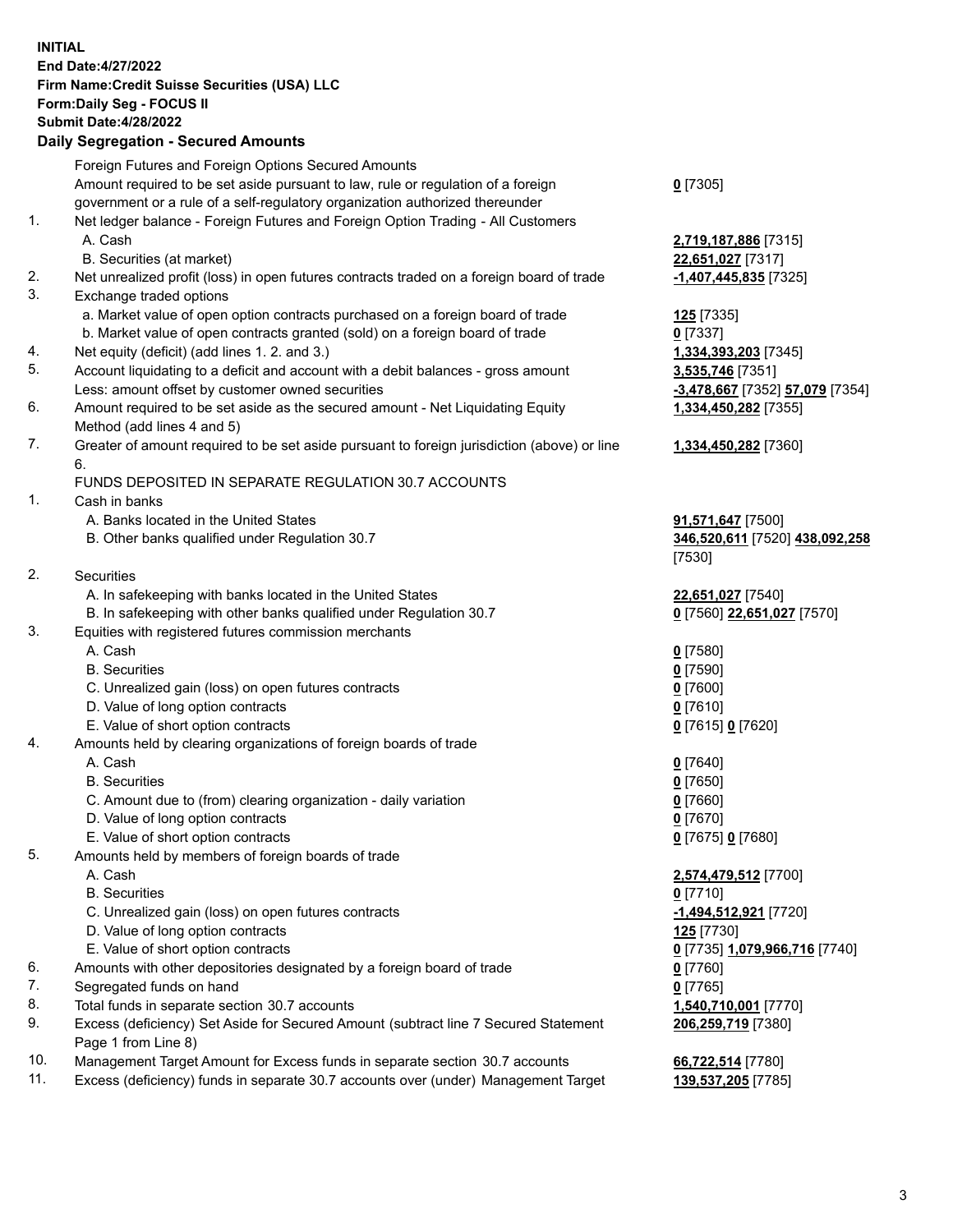|     | <b>INITIAL</b>                                                                      |                                  |
|-----|-------------------------------------------------------------------------------------|----------------------------------|
|     | End Date: 4/27/2022                                                                 |                                  |
|     | Firm Name: Credit Suisse Securities (USA) LLC                                       |                                  |
|     | Form: Daily Seg - FOCUS II                                                          |                                  |
|     | <b>Submit Date: 4/28/2022</b>                                                       |                                  |
|     | Daily Segregation - Segregation Statement                                           |                                  |
|     |                                                                                     |                                  |
|     | SEGREGATION REQUIREMENTS(Section 4d(2) of the CEAct)                                |                                  |
| 1.  | Net ledger balance                                                                  |                                  |
|     | A. Cash                                                                             | 375,607,449 [7010]               |
|     | B. Securities (at market)                                                           | 312,571,839 [7020]               |
| 2.  | Net unrealized profit (loss) in open futures contracts traded on a contract market  | -46,048,485 [7030]               |
| 3.  | Exchange traded options                                                             |                                  |
|     | A. Add market value of open option contracts purchased on a contract market         | 52,308,616 [7032]                |
|     | B. Deduct market value of open option contracts granted (sold) on a contract market | -58,474,117 [7033]               |
| 4.  | Net equity (deficit) (add lines 1, 2 and 3)                                         | 635,965,302 [7040]               |
| 5.  | Accounts liquidating to a deficit and accounts with                                 |                                  |
|     | debit balances - gross amount                                                       | 5,838,313 [7045]                 |
|     | Less: amount offset by customer securities                                          | -5,314,377 [7047] 523,936 [7050] |
| 6.  | Amount required to be segregated (add lines 4 and 5)                                | 636,489,238 [7060]               |
|     | FUNDS IN SEGREGATED ACCOUNTS                                                        |                                  |
| 7.  | Deposited in segregated funds bank accounts                                         |                                  |
|     | A. Cash                                                                             | 94,755,373 [7070]                |
|     | B. Securities representing investments of customers' funds (at market)              | $0$ [7080]                       |
|     | C. Securities held for particular customers or option customers in lieu of cash (at | 305,954,771 [7090]               |
|     | market)                                                                             |                                  |
| 8.  | Margins on deposit with derivatives clearing organizations of contract markets      |                                  |
|     | A. Cash                                                                             | 542,168,365 [7100]               |
|     | B. Securities representing investments of customers' funds (at market)              | $0$ [7110]                       |
|     | C. Securities held for particular customers or option customers in lieu of cash (at | 6,617,068 [7120]                 |
|     | market)                                                                             |                                  |
| 9.  | Net settlement from (to) derivatives clearing organizations of contract markets     | -183,934 [7130]                  |
| 10. | Exchange traded options                                                             |                                  |
|     | A. Value of open long option contracts                                              | 52,308,616 [7132]                |
|     | B. Value of open short option contracts                                             | -58,474,117 [7133]               |
| 11. | Net equities with other FCMs                                                        |                                  |
|     | A. Net liquidating equity                                                           | 165,475 [7140]                   |
|     | B. Securities representing investments of customers' funds (at market)              | $0$ [7160]                       |
|     | C. Securities held for particular customers or option customers in lieu of cash (at | $0$ [7170]                       |
|     | market)                                                                             |                                  |
| 12. | Segregated funds on hand                                                            | $0$ [7150]                       |
| 13. | Total amount in segregation (add lines 7 through 12)                                | 943,311,617 [7180]               |
| 14. | Excess (deficiency) funds in segregation (subtract line 6 from line 13)             | 306,822,379 [7190]               |
| 15. | Management Target Amount for Excess funds in segregation                            | 31,824,462 [7194]                |
| 16. | Excess (deficiency) funds in segregation over (under) Management Target Amount      | 274,997,917 [7198]               |
|     | <b>Excess</b>                                                                       |                                  |